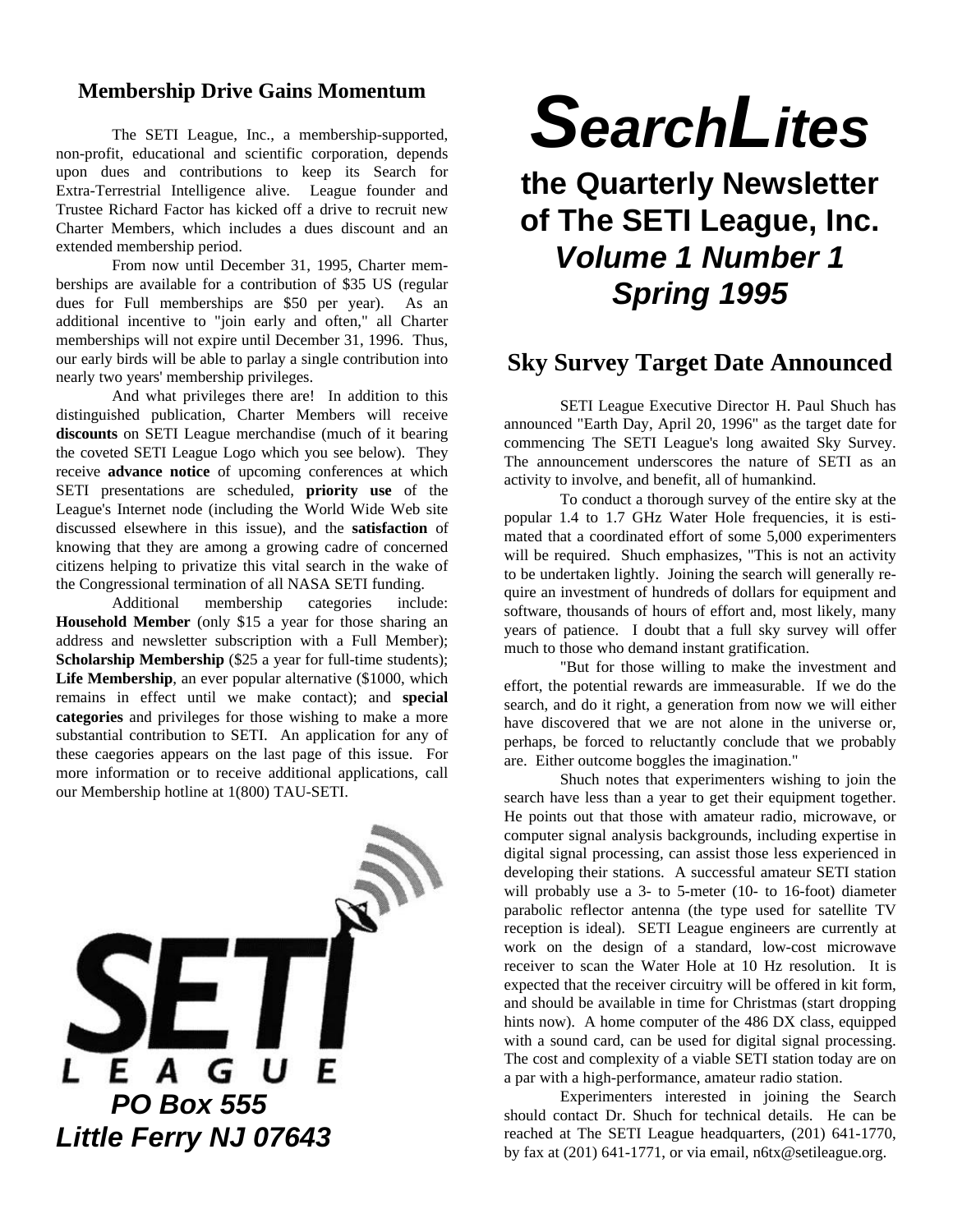**This issue of SearchLites is dedicated to the memory of Dana Atchley, Jr. Order of the Dolphin**

### **SETI League Vision Statement**

Recognizing that receiving signals of intelligent origin from beyond our planet will change forever our view of humanity's place in the cosmos, The SETI League envisions a worldwide network of thousands of advanced experimenters, working together to hasten our entry into the galactic community.

#### **SETI League Mission Statement**

The SETI League's mission is to encourage and support the Search for Extra-Terrestrial Intelligence by:

(1) attracting interested radio amateurs, astronomy enthusiasts, microwave and digital signal processing experimenters into the SETI community;

(2) developing technologies to assist the advanced experimenter in assembling a workable SETI receiving station;

(3) disseminating hardware and software designs in support of SETI;

(4) coordinating SETI experimenters worldwide in conducting a thorough sky survey;

(5) providing a medium for communication among SETI experimenters, enthusiasts, and organizations, through periodicals, meetings, conferences, and electronic means;

(6) assembling, maintaining and operating advanced optical and radio telescopes;

(7) identifying and publicizing potential spin-off applications of SETI technologies;

(8) encouraging the restoration of public funding for the NASA SETI Office; and

(9) raising public consciousness as to the importance and significance of a broad-based Search for Extra-Terrestrial Intelligence.

The SETI League, Inc. is a membership-supported, non-profit [501(c)(3)] educational and scientific corporation.

## **Who's Who in The SETI League**

| <b>Founder and President</b> | Richard C. Factor     |
|------------------------------|-----------------------|
| <b>Executive Director</b>    | H. Paul Shuch, Ph.D.  |
| <b>Secretary</b>             | Diana Davidson        |
| <b>Treasurer</b>             | Martin Schreiber, CPA |
| <b>Registered Agent</b>      | Marc Arnold, Esq.     |
| <b>Trustees:</b>             | <b>Richard Factor</b> |

Martin Schreiber Marc Arnold

## **SETI Pioneer Frank Drake Endorses SETI League Search**

In an interview with San Francisco Examiner science writer Keay Davidson, SETI pioneer Dr. Frank Drake expressed cautious support of The SETI League's planned amateur all sky survey. Drake, who conducted Project Ozma, the very first microwave Search for Extra-Terrestrial Intelligence, from the National Radio Astronomy Observatory in Green Bank WV, in 1960, is now President of the SETI Institute in Mountain View CA.

Davidson's interview, which appeared in the February 5, 1995 issue of the *San Francisco Examiner*, was syndicated by the Scripps Howard News Service giving The SETI League its first national exposure. The article also included an interview with SETI League Executive Director Dr. H. Paul Shuch, and comments by optical SETI proponent Dr. Stuart Kingsley of Columbus OH.

"While Drake represents the big-money, big-radiotelescope side of SETI, he welcomes up-and-coming amateurs like Shuch," the article said. "Throughout history amateur astronomers have often made scientific contributions -- for example, by counting meteors and observing so-called 'variable' stars. Drake thinks there's a chance the amateur SETI buffs could also achieve their dream: to hear the first greetings from space."

The article also describes The SETI League's plans to launch an all sky survey involving perhaps 5000 amateurs, working as a coordinated team. Davidson ends his article with a most encouraging direct quote: " 'You never know!' Drake says with a chuckle. 'Shuch's plans are quite reasonable. It's not flaky stuff like the UFO people.' "

# **Upcoming Conferences**

SearchLites' readers are apprised of the following conferences at which SETI related information will be presented. League members are invited to call headquarters at (201) 641-1770, or email info@setileague.org, to obtain further information.

**July 10 - 12, 1995:** Society of Amateur Radio Astronomers (SARA) annual meeting at National Radio Astronomy Observatory, Green Bank WV. Contact Jeffrey Lichtman, (404) 992-4959.

**July 27 - 29, 1995:** 29th Conference of the Central States VHF Society, Colorado Springs CO. Contact Lauren Libby, (719) 593-986; or Hal Bergeson, (719) 471-0238.

**August 25 - 27 1995:** Eastern VHF/UHF Conference, Vernon CT. Contact Stan Helinski, (203) 872-6197.

**September 30, 1995:** Mid-Atlantic VHF Conference, Horsham PA, sponsored by Mt. Airy VHF Radio Club. Contact John Sorter, (610) 999-7658.

**October 6 - 8, 1995:** AMSAT Space Symposium, Orlando FL. Contact AMSAT Headquarters, (301) 589-6062.

**October 27 - 29, 1995:** Microwave Update '95, Arlington TX. Contact Kent Britain, (214) 660-2840.

**November 17 - 19, 1995:** Philcon '95, Philadelphia PA. Contact PSFS Hotline, (215) 957-4004.